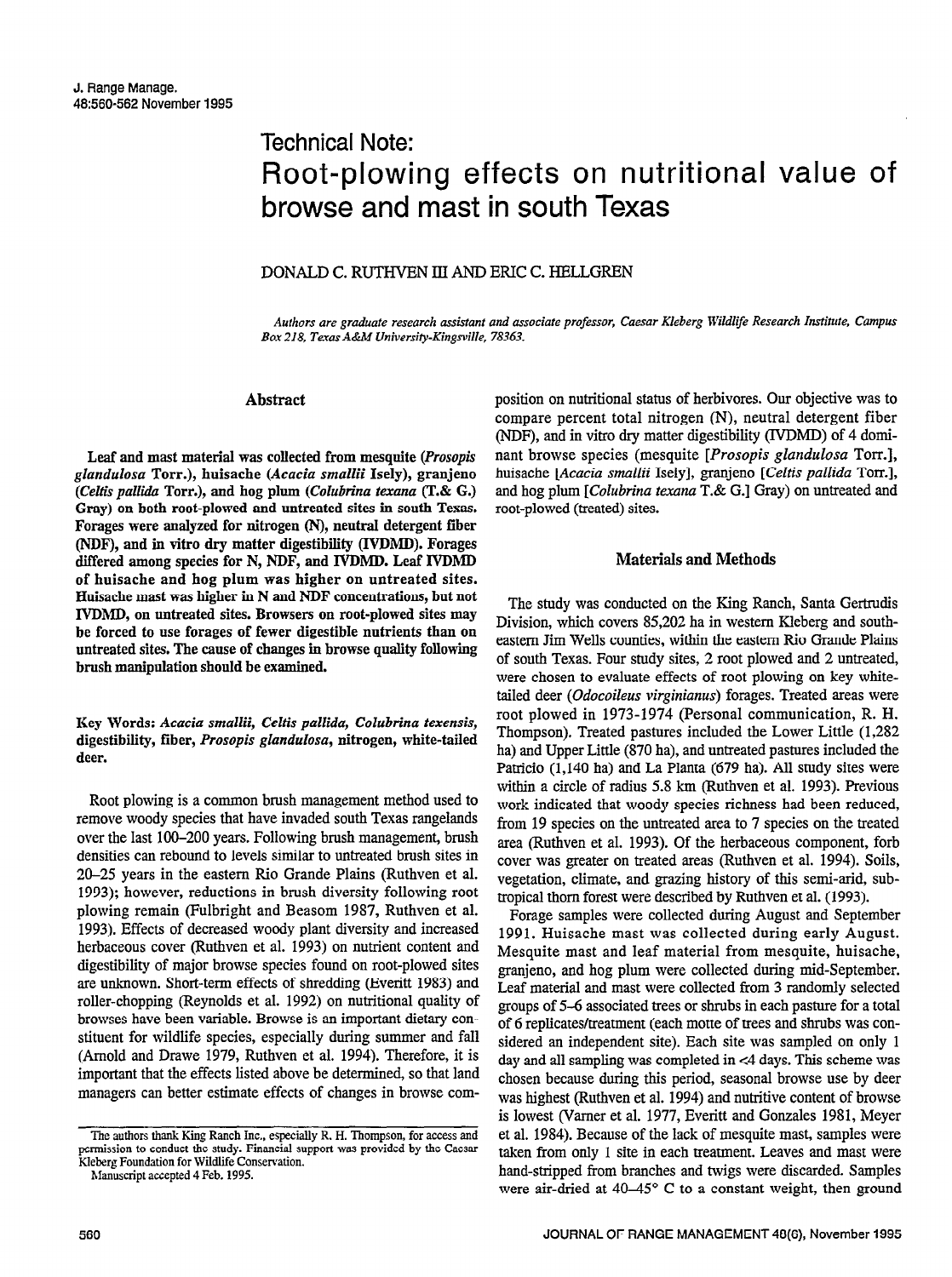through a l-mm mesh screen in a Wiley Mill for laboratory analysis.

Nitrogen content of forages was determined by the micro-Kjeldahl method (AOAC 1970). Neutral detergent fiber was estimated by methods described by Van Soest and Wine (1967). In vitro dry matter digestibility was determined by the methods of Moore and Mott (1974, 1976), using rumen fluid from an adult male white-tailed deer that was fed alfalfa hay and commercial deer pellets for 1 week before rumen fluid collection. Concentrated rumen fluid was collected by placing a tube into the rumen via the esophagus and massaging the rumen. Filtered, concentrated rumen fluid (550 ml) was diluted to 750 ml with distilled water for addition to a McDougal saliva solution before inoculation.

Leaf data were analyzed by 2-way analysis of variance (SAS 1987), with treatment and species as the main effects. Tukey's studentized range test was used to separate ( $P < 0.05$ ) differences for multiple comparison among species. Mast was analyzed by a l-way analysis of variance with treatment as the main effect.

### **Results**

Leaf material from untreated sites had higher digestibility (IVDMD) than that from root-plowed sites  $(P<0.001)$ . A speciestreatment interaction  $(P = 0.013)$  indicated that treatment differences were greatest for huisache and hog plum (Table 1). Neutral detergent fiber and N content did not vary by treatment).

Species effects were noted for N, fiber (NDF), and digestibility (IVDMD)  $(P<0.0001)$ . Granjeno had higher N content and IVDMD than the other 3 species. Huisache was also higher in N than mesquite, and hog plum had higher IVDMD than huisache. Mesquite and huisache had higher NDF values than granjeno and hog plum, and hog plum was also higher in NDF than granjeno.

Huisache mast had greater N ( $P = 0.003$ ) and fiber (NDF) ( $P =$ 0.002) concentrations on untreated than on treated sites. Total N was 17% greater (2.96 + 0.09 vs 2.47 + 0.09%) and NDF was 22% greater (29.6 + 1.0 vs 23.1 + 1.0 %) on untreated areas than on treated sites. Huisache mast digestibility (IVDMD) was simion dealed sites. Huisache mast digestionity (*xvDivD*) was situa- $2.0 \frac{M}{V}$  treated mast had similar normal similar normal similar  $N = 1.74 \frac{M}{V}$ 2.0 % treated). Mesquite mast had similar N ( = 1.74%), NDF ( = 34.9%), and IVDMD ( = 70.7%) on untreated and treated sites.

ible 1. Percent mirogen (N), neutral detergent liber (NDF), and in vitro dry matter digestibility (IVDMD) of leaves of huisache, mesquite, granjeno, and hog plum for untreated (U) and root-plowed (RP) sites at the Santa Gertrudis Division of the King Ranch, Kleberg and Jim Wells Counties, Texas, 1991.

Table 1. Percent nitrogen (N), neutral deterministic fiber (N), and in vitrogen fiber (N), and in vitrogen  $\mathcal{L}$ 

| <b>Species</b> | N                   |      | NDF               |     | <b>IVDMD</b> |               |     |
|----------------|---------------------|------|-------------------|-----|--------------|---------------|-----|
|                | Mean<br>U & RP      | SЕ   | Mean<br>U & RP SE |     | U            | RP            | SE  |
| Huisache       | 4.28 b <sup>1</sup> | 0.11 | 37.4a             | 0.6 |              | 67.2 c 59.3 d | 1.6 |
| Mesquite       | 3.82c               | 0.08 | 38.2 a            | 0.6 |              | 66.1 c 64.6 c | 0.7 |
| Granieno       | 5.00 a              | 0.09 | 26.7c             | 0.3 |              | 89.1 a 88.0 a | 0.6 |
| Hog Plum       | 3.96 <sub>bc</sub>  | 0.08 | 29.0 <sub>b</sub> | 0.4 |              | 71.8 b 63.8 c | 1.7 |

<sup>1</sup>Means in a column followed by the same letter are similar ( $P > 0.05$ ). Mean separation by species is by Tukey's studentized range test.

#### **Discussion**

Our estimates of N concentration and digestibility (IVDMD) were consistently higher than those previously recorded (Everitt and Gonzales 1981; Meyer et al. 1984, Varner and Blankenship 1987). Several factors could be responsible for the higher concentration relative to those previously reported. First, all study sites received an average of approximately 9.8 cm of precipitation during a 45-day period before sample collection (Unpublished data, P. S. Lieck). All forages, especially hog plum, showed lush, spring-like regrowth and resprouting. Vamer and Blankenship (1987) reported April concentrations of 5% N for granjeno and May concentrations of 3.9% N for hog plum, which were similar to our September values. Second, our samples contained only leaf material, whereas earlier researchers included twigs (Vamer et al. 1977, Everitt and Gonzales 1981), which are lower in N concentration and digestibility than leaves. Third, samples were inoculated with rumen fluid collected from a live animal within 30-60 minutes. Samples of Everitt and Gonzales (1981) and Vamer et al. (1977) were not inoculated until l-2 hours after collection, which may have resulted in increased microbial mortality leading to lower digestion.

Treatment differences in leaf digestibility (IVDMD) were not consistent across species, although IVDMD of leaf material of all 4 major woody species from root-plowed sites was lower than from untreated areas. These data suggest that browsers on rootplowed sites would be forced to utilize browse of fewer digestible nutrients during periods when browse is a major constituent of their diet. However, greater dietary reliance on more abundant forbs on root-plowed sites (Ruthven et al. 1994), lack of treatment effects for IVDMD of huisache mast (which comprised as much as 50% of white-tailed deer diets during the fall on rootplowed sites) (Ruthven et al. 1994), diet selection by deer, or statistical differences that were not of biological significance may reduce the impacts of differences of browse quality.

Future research is warranted to examine differences in nutrient quality in browse following brush management. Questions to be asked include, can the differences that we observed be replicated? Also, what causes differences in browse quality following brush mon, what causes unferences in browse quality following orter manipulation? Lastly, if differences occur, are they of a magnitude large enough to affect reproduction or survival of browsing<br>herbivores?

#### Literature Cited

- AOAC. 1970. Official methods of analysis. 11th ed. Assoc. Off. Anal. Chem., Washington, D. C. 1015 pp.
- Everitt, J. H. 1983. Effects of plant shredding on nutrient content of four south Texas deer browse species. J. Range Manage. 36:779-781.
- Everitt, J. H. and G. L. Gonzales. 1981. Seasonal nutrient content in food plants of white-tailed deer on the south Texas plains. J. Range Manage. 34:506-510.
- Fulbright, T. E., and S. L. Beasom. 1987. Long-term effects of mechanical treatments on white-tailed deer browse. Wildl. Soc. Bull. 15:560-564.
- Mever, M. W., R. D. Brown, and M. W. Graham. 1984. Protein and energy content of white-tailed deer diets in the Texas coastal bend. J. Wildl. Manage. 48:527-533.

Arnold, L. A., and D. L. Drawe. 1979. Seasonal food habits of white $t_{\rm end}$  and  $t_{\rm L}$  and  $t_{\rm L}$ .  $t_{\rm L}$  and  $t_{\rm T}$  and  $t_{\rm T}$  and  $t_{\rm T}$  are  $t_{\rm end}$  and  $t_{\rm L}$  and  $t_{\rm T}$ tailed deer on the South Texas Plains. J. Range Manage. 32:175-178.